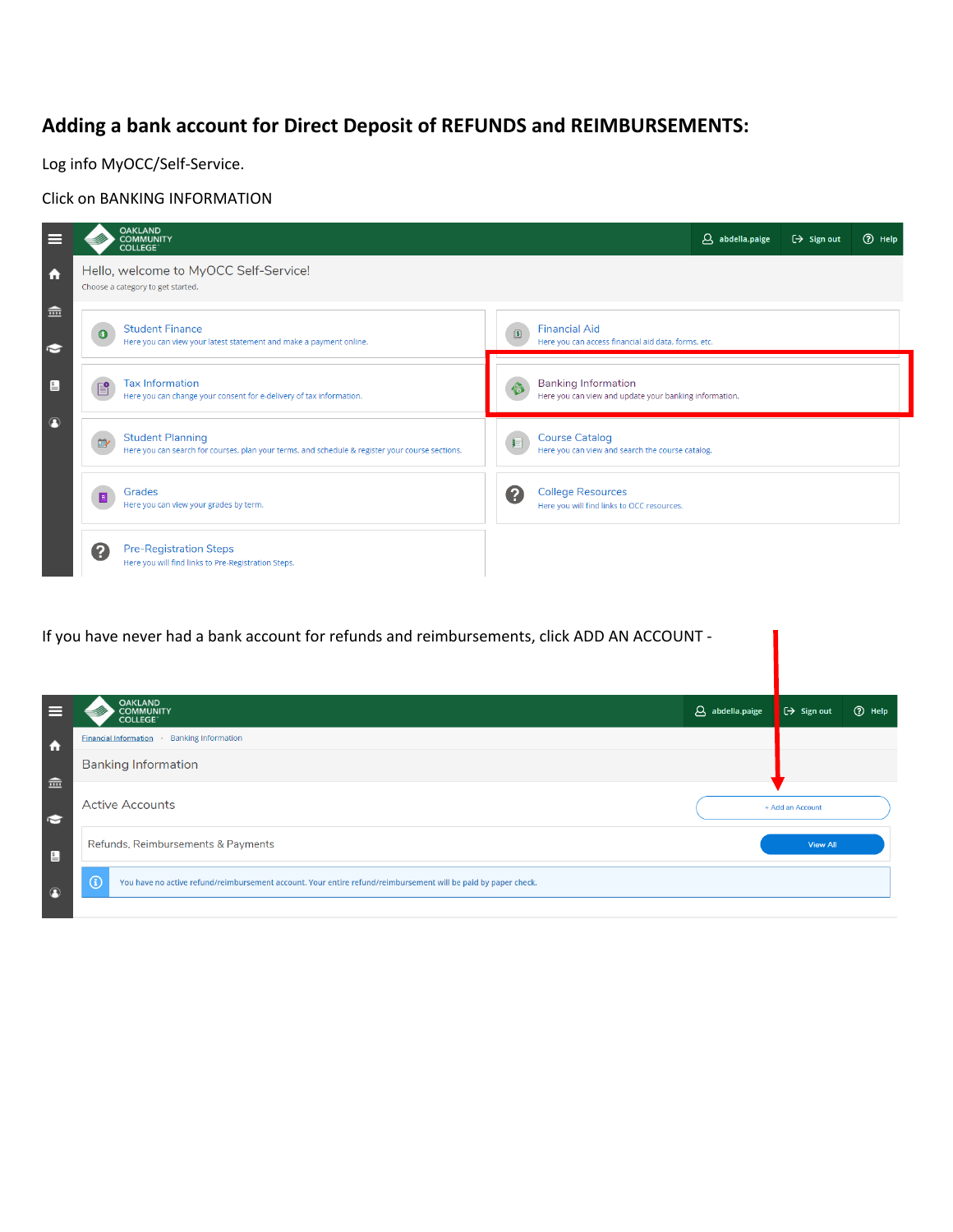## Toggle button to ACTIVATE

| New Deposit                             |          | Add a Bank Account |
|-----------------------------------------|----------|--------------------|
| <b>Bank Account Usage</b>               |          |                    |
| Refund, Reimbursement & Payment Deposit | Activate |                    |
| <b>Next</b><br>Cancel                   |          |                    |

## After toggling to ACTIVATE, enter Effective Date. Current date will default in – then click NEXT

| <b>New Deposit</b>                      |            | Add a Bank Account |
|-----------------------------------------|------------|--------------------|
| <b>Bank Account Usage</b>               |            |                    |
| Refund, Reimbursement & Payment Deposit | Activate   |                    |
| Effedtive Date                          | 11/13/2021 |                    |
| <b>Next</b><br>Cancel                   |            |                    |

A pop up for the new account will come up so that you can enter:

- Name/Nickname of Bank Account
- Country of Bank Account NOTE: OCC only will ACH to United States bank accounts
- Routing number
- Bank account
- Confirm Bank account
- Account Type (Checking or Savings)
- Click on acceptance of TERMS and CONDITIONS

## Click SUBMIT

See screenshot examples below.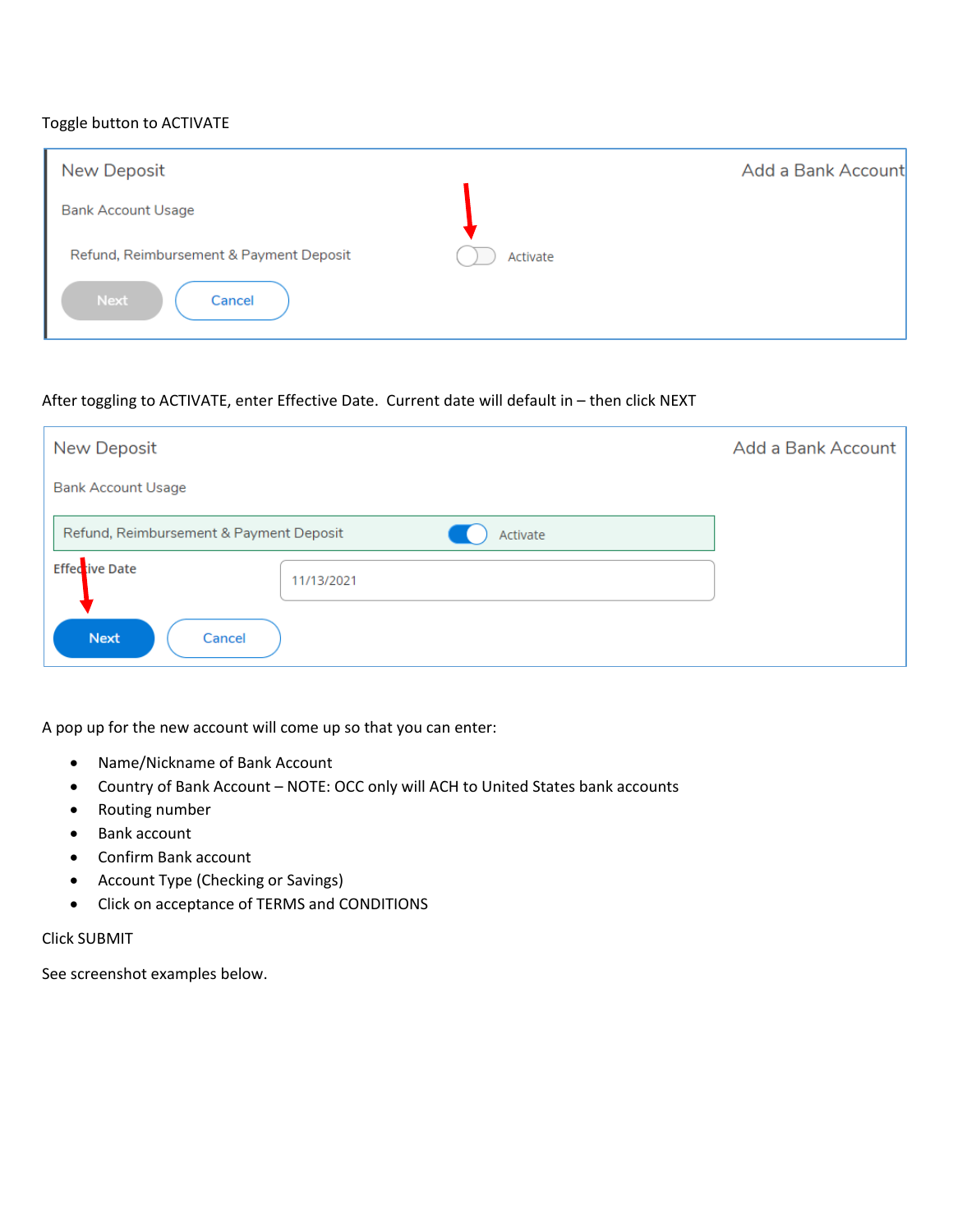| <b>Financial Information</b> Banking Information |                                     |              |
|--------------------------------------------------|-------------------------------------|--------------|
| <b>Banking Information</b>                       | <b>Edit Bank Account Details</b>    |              |
| < Back                                           | New Account                         |              |
| New Deposit                                      | <b>Account Nickname</b>             |              |
| <b>Bank Account Usage</b>                        | New Account                         |              |
| Refund, Reimbursement & Payment Deposit          | Country of Bank                     |              |
| <b>Effective Date</b><br>11/13/2021              | <b>United States</b>                | $\checkmark$ |
|                                                  | Routing Number *                    |              |
| <b>Next</b><br>Cancel                            |                                     | $^\circledR$ |
|                                                  | View sample check image @           |              |
|                                                  | Bank Account Number *               |              |
|                                                  |                                     | $^\circledR$ |
|                                                  | View sample check image (a)<br>$-1$ | $\mathbf{b}$ |
|                                                  | <b>Submit</b><br>Back               |              |
|                                                  |                                     |              |

| <u>Financial information</u> - Bariking imprimation                                                     |                                                                                                                                                                                                                                                                                                                                                                                                                                                                                                                                                                                                                                                                                                                                                                                                                                            |              |
|---------------------------------------------------------------------------------------------------------|--------------------------------------------------------------------------------------------------------------------------------------------------------------------------------------------------------------------------------------------------------------------------------------------------------------------------------------------------------------------------------------------------------------------------------------------------------------------------------------------------------------------------------------------------------------------------------------------------------------------------------------------------------------------------------------------------------------------------------------------------------------------------------------------------------------------------------------------|--------------|
| <b>Banking Information</b><br>< Back                                                                    | Edit Bank Account Details<br>Account Type                                                                                                                                                                                                                                                                                                                                                                                                                                                                                                                                                                                                                                                                                                                                                                                                  | $\checkmark$ |
| <b>New Deposit</b><br><b>Bank Account Usage</b>                                                         | Checking<br><b>Terms and Conditions</b><br>∧                                                                                                                                                                                                                                                                                                                                                                                                                                                                                                                                                                                                                                                                                                                                                                                               |              |
| Refund, Reimbursement & Payment Deposit<br><b>Effective Date</b><br>11/13/2021<br><b>Next</b><br>Cancel | YOU MUST AGREE WITH THESE TERMS AND CONDITIONS IN ORDER TO PROCEED:<br>I authorize Oakland Community College to initiate credit entries to my account at<br>the financial institution listed above for the purpose of automatically depositing<br>funds as indicated above. I understand that my bank has 2 business days to place<br>funds into my account after Oakland Community College has issued a deposit. I<br>understand that this authorization replaces any previous one and will remain in<br>full force and effect until Oakland Community College has received a cancellation<br>or modification via Online Services in such time as to afford Oakland Community<br>College and the financial institution a reasonable opportunity to act on it. I<br>understand it may take up to 10 business days to process this request. |              |
|                                                                                                         | Lagree to the terms and conditions<br>$\left  \cdot \right $<br><b>Submit</b><br>Back                                                                                                                                                                                                                                                                                                                                                                                                                                                                                                                                                                                                                                                                                                                                                      |              |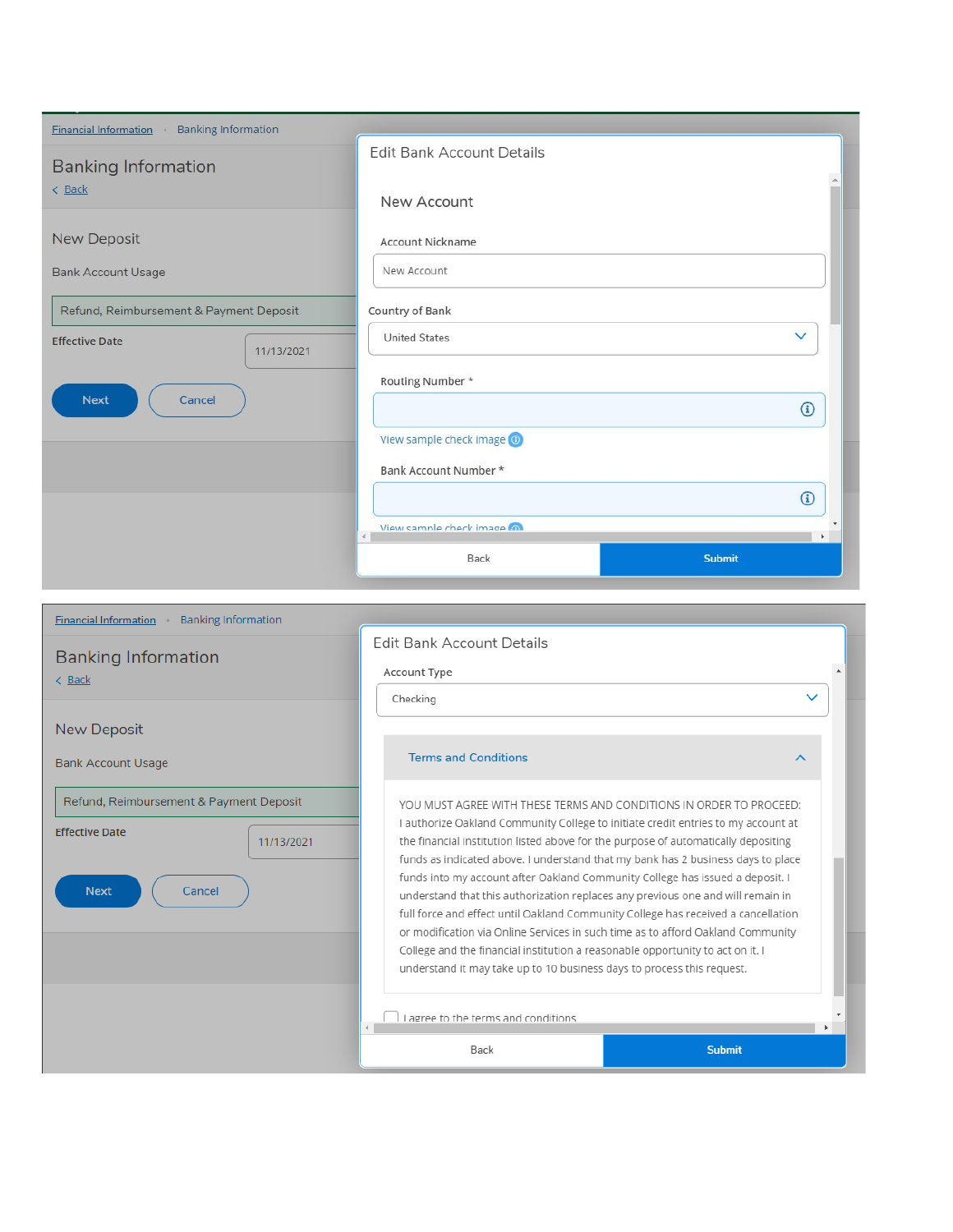Once you have added the bank account information, your account will be listed, but it will show NOT VERIFIED. During each refund/reimbursement process, a process is run to update and verify all new and modified bank accounts.

| <b>OAKLAND</b><br><b>COMMUNITY</b><br><b>COLLEGE</b> |              |  |
|------------------------------------------------------|--------------|--|
| <b>Financial Information</b> Banking Information     |              |  |
| <b>Banking Information</b>                           |              |  |
| <b>Active Accounts</b>                               |              |  |
| Refunds, Reimbursements & Payments Verification      |              |  |
| TEST                                                 | Not Verified |  |

Once Financial Services has run the process to verify all new or modified bank accounts – the account will show as VERIFIED.